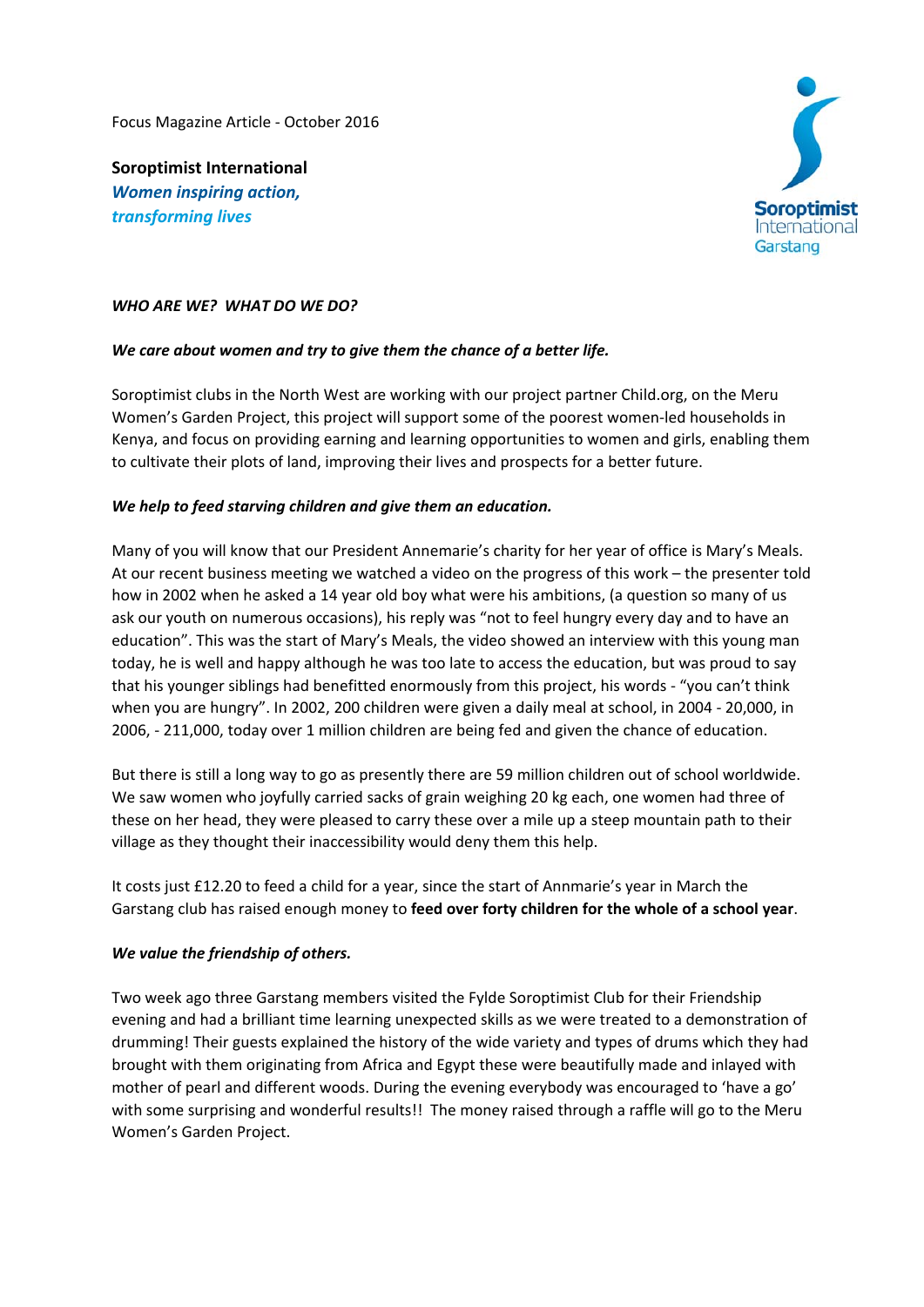



**Update on our Back Pack project**: We are still working hard on this very worthwhile project with many friends and fellow Garstonians helping us, thank you for using our drop off point at the Mustard Seed Café. We still need your old school back packs please, also the items that are most difficult to source are boys' and girls' shorts and skirts ages 5 ‐13. Please remember us when you do that wardrobe clear out.

If you like the sound of the work we do and would like to help, why not come and join us at one of our meetings we would love to meet you.

We meet twice a month at the Garstang Hotel and Golf Club. 7.30pm, on the second and fourth Wednesday, interested ladies and new members are always very welcome.

www.sigarstang.org.uk

www.facebook.com/SoroptimistsGarstang

www.twitter.com/GarstangSoropt

Muriel Burnham‐Airey **01995 606604** Membership Co‐ordinator

Mustard Seed Opening Times Tuesday 10‐12noon Thursday10‐2.00pm. Saturday 10‐ 12 noon.